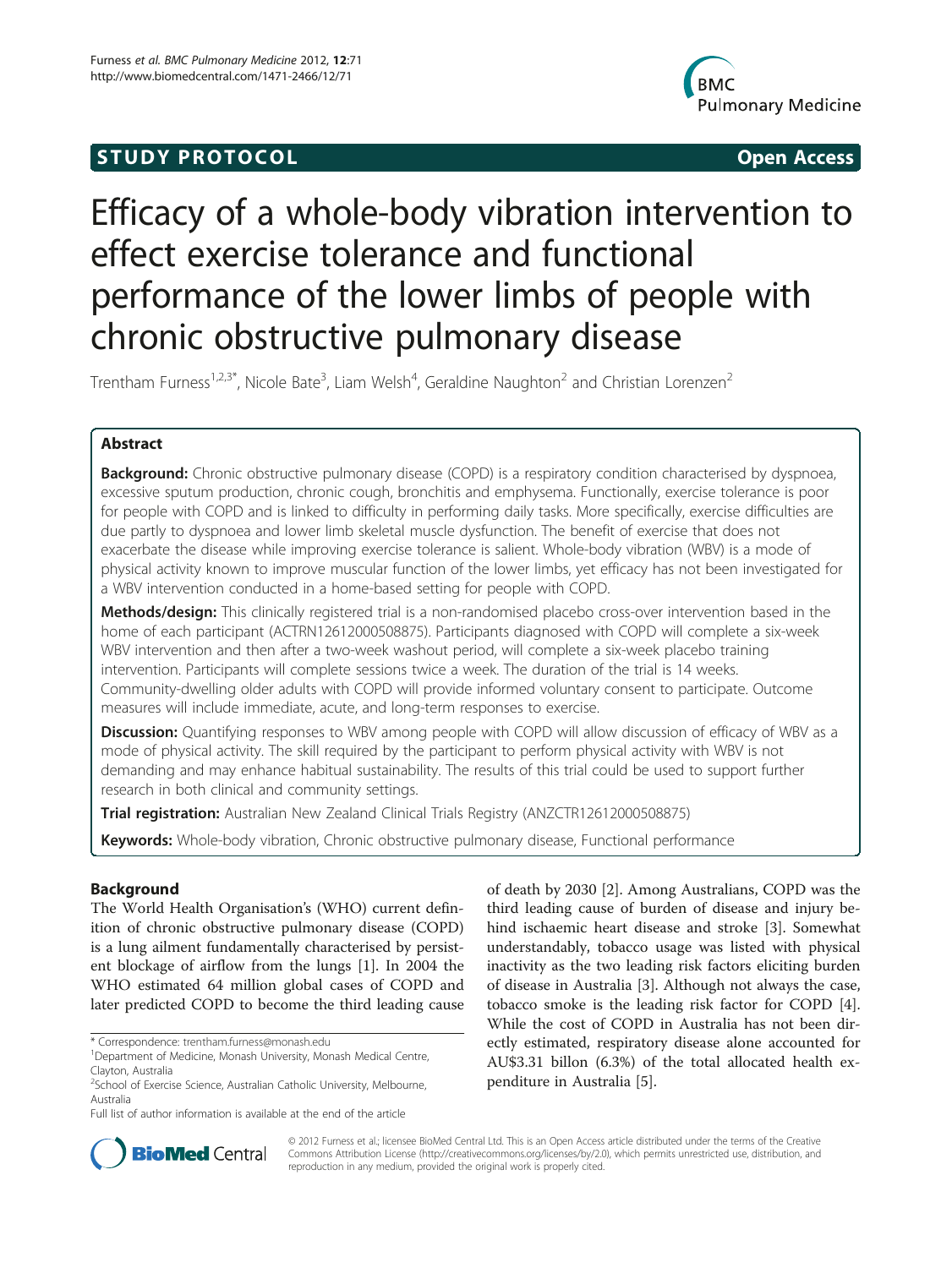Given that COPD diminishes the ability of the lungs to supply the body with oxygen, most modes of physical activity lead to breathlessness if the disease is progressed. Perceived breathlessness, or dyspnoea, leads to physical inactivity and consequently compounds the risk of burden of disease to those individuals. As a counteractive strategy, physical activity is routinely incorporated to the management of stable COPD [[6\]](#page-4-0).

Recommendations from the WHO, the American Thoracic Society, the European Respiratory Society and the Thoracic Society of Australia and New Zealand, and other professional bodies support physical activity as integral to pulmonary rehabilitation programs in public heath settings to assist individuals affected by COPD [\[6](#page-4-0)]. A goal of physical activity within pulmonary rehabilitation is to improve exercise tolerance for people with COPD. During physical activity, the cardiovascular and neuromuscular systems are stressed above resting levels, which if continued over time, can improve systemic responses. Specifically, an improvement of cardiac output and cellular respiration are common after physical activity interventions [\[7](#page-4-0)]. Improvement in exercise tolerance has functional benefit such as the increased ability to complete activities of daily living (ADLs).

Maintenance and improvement of ADLs is central for functional independence [\[6,8](#page-4-0)]. Given that functional independence can rely on the ability to complete ADLs, muscular strength, muscular power and gait ability are considered important. Activities requiring strong and powerful muscular contraction are fundamental and include rising from a chair, climbing stairs, turning and adjusting posture, and stumbling to avoid a fall. People with COPD have less muscular strength and power than healthy age matched controls [[9](#page-4-0)]. Subsequently, this population may have poorer exercise tolerance associated with muscular weakness [\[10](#page-4-0)]. As such, for people with COPD, muscular deconditioning/dysfunction is postulated to lead to poor performance of ADLs and poor exercise tolerance.

A primary objective of pulmonary rehabilitation is to combat poor muscular performance. The components of pulmonary rehabilitation vary, but include physical activity (both aerobic conditioning and resistance training), healthy lifestyle education, and nutrition counselling [[11](#page-4-0)]. Initially, pulmonary rehabilitation can be implemented at an outpatient setting, usually followed by a home-based intervention that relies mostly on the compliance of the patient. Efficacy was established after systematic review of both outpatient pulmonary rehabilitation [\[12-14\]](#page-4-0) and home-based pulmonary rehabilitation [[15](#page-4-0)-[17\]](#page-4-0).

During pulmonary rehabilitation, aerobic conditioning was most effective in improving exercise tolerance at intensities over 50% of peak oxygen consumption  $(\text{VO}_{2\text{peak}})$ [[11,18](#page-4-0)]. Although resistance training improved muscular

strength [\[19\]](#page-4-0), muscular power [\[20\]](#page-4-0) and variables of gait [[21](#page-4-0)], dedicated strategies for resistance training of the lower limbs lack thorough condition specific recommendation for people with COPD. A recent literature review of resistance training during peripheral muscle training reported the efficacy of resistance training for people with COPD [[8](#page-4-0)]. As such, resistance training of the lower limbs elicited appreciable gains in muscular strength for people with COPD that may carry over to performance of some ADLs [[8](#page-4-0)]. However, resistance training was conducted in conjunction with other modes of physical activity such as aerobic conditioning. The independent effect of resistance training therefore, could not be established.

Considering the statistical and scientific evidence for efficacy of physical activity to reduce burden of disease, the need for safe and valid exercise interventions for people with COPD is salient. The common modes of physical activity; aerobic conditioning and resistance training can exacerbate the disease and affect program compliance [[22](#page-4-0),[23](#page-4-0)] and may lead to reduced physical activity because of fear of breathlessness. The clinical and social merit of physical activity that can minimise dyspnoea may provide additional exercise tolerance benefit for people with COPD. Whole-body vibration may be such a mode of physical activity, and can be easily completed in the home with little skill demand.

Whole-body vibration is a mode of physical activity during which an individual stands on a vibration platform that can create acceleration predominantly in the vertical (Fz) direction. The accelerations are transmitted to the body and postulated to elicit physiological responses similar to other modes of physical activity such as aerobic conditioning and resistance training.

After WBV, increased leg muscular strength and muscular power [[24](#page-4-0),[25](#page-4-0)], oxygen consumption [\[26,27](#page-4-0)], growth hormone, and testosterone levels [\[24,28\]](#page-4-0) were reported in healthy young and older adult populations. Furthermore, WBV may be a safe and effective mode of physical activity to improve muscular strength, body balance and mechanical competence of bone for older adults with low bone mineral density [[29,30\]](#page-4-0). A growing body of literature on the impact of WBV has included sub-optimal health populations such as cystic fibrosis [[31\]](#page-4-0), multiple sclerosis [[32\]](#page-4-0) and stroke [[33](#page-4-0)]. Yet to date, well conducted trials into the efficacy of WBV in patients with COPD are scarce in the literature.

One paper has been published to investigate efficacy of WBV to improve muscular strength and muscular power of people with COPD. In conjunction with a clinically based three-week pulmonary rehabilitation intervention, WBV may have enhanced exercise tolerance [[34\]](#page-4-0). The authors suggested that long-term studies are needed to determine optimal intensity and duration of WBV for people with COPD, though WBV seemed to be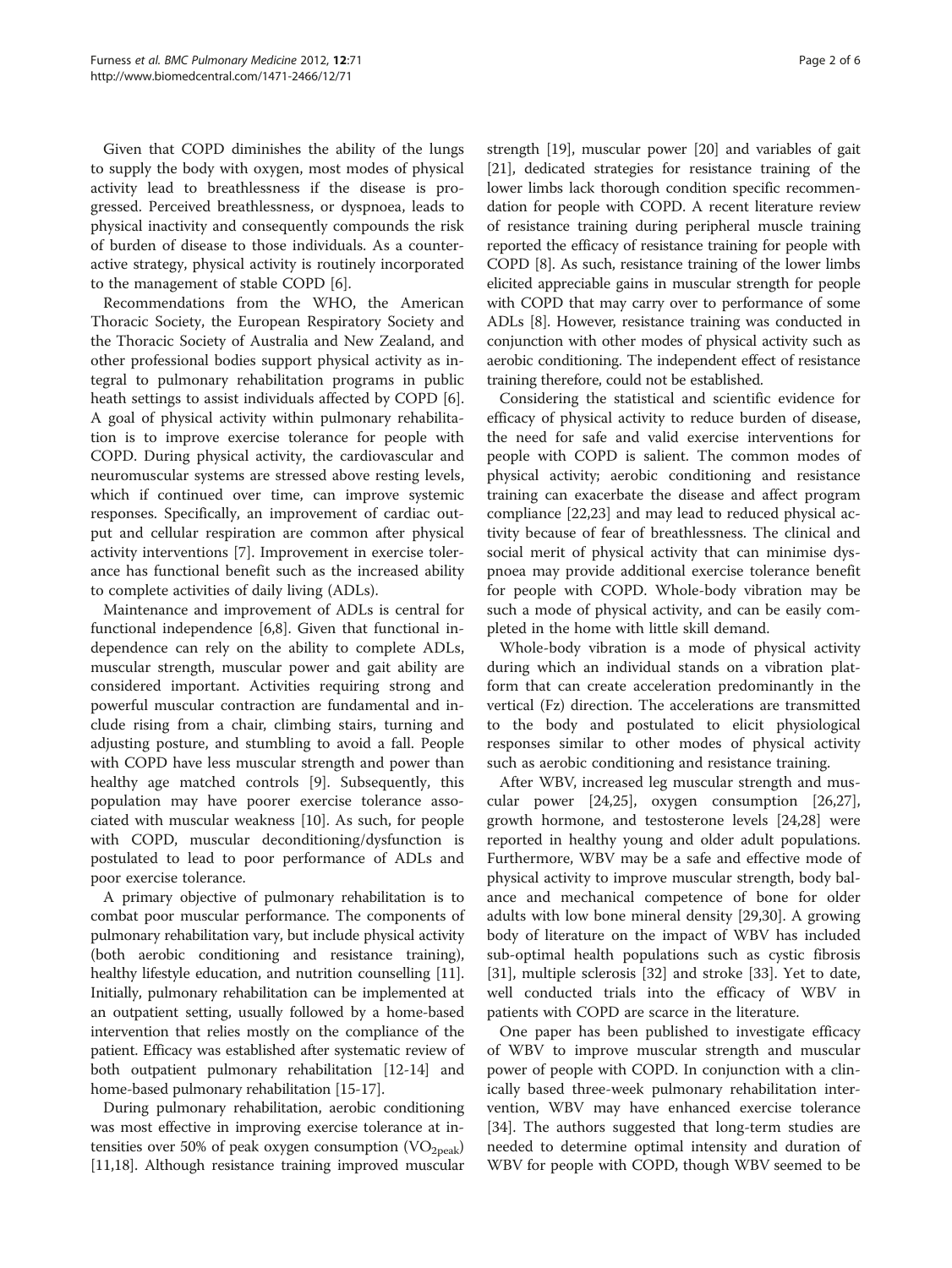a promising new mode of physical activity [[34](#page-4-0)]. However, efficacy of a standalone WBV intervention remains unknown in outpatient and home-based settings.

#### **Objective**

The objective of the trial is to advance knowledge of effects of physical activity on exercise tolerance and functional performance of the lower limbs of people with COPD, and to test the efficacy of a WBV intervention to beneficially effect exercise tolerance and functional performance of the lower limbs without causing exacerbations. The intervention will be conducted and data collected in the home of each participant.

#### Methods/design

This trial will be conducted as a non-randomised intervention with crossover to placebo. Given the nature of COPD, and exacerbations expected of it, this trial will be a phase II efficacy trial and as such will not be conducted as a randomised controlled trial. People with stable COPD will be invited to participate. It is necessary to first conduct the WBV intervention, and then the PLACEBO intervention in an effort to maximise participant numbers in the WBV group, with anticipated dropout over the course of the 14-week intervention. A control condition could compromise trial compliance and randomisation is not critical to an efficacy trial.

#### Participants and recruitment

Community-dwelling patients listed on the Department of Respiratory and Sleep Medicine, Monash Medical Centre, Southern Health data-base will be contacted to procure interest in participation and later provide informed voluntary consent. Participants must be over 40 years of age, be fully independent in residence, and have well-managed, stable Stage II COPD according to the Global initiative for chronic Obstructive Lung Disease (GOLD) criteria. A convenient sample of people with stable Stage II COPD will be targeted due to a reduced chance of participant dropout from exacerbations independent of the 14-week intervention. Participants must be free of contraindicators to physical activity as well as contraindicators to WBV (free of self reported; vascular disease, reactive arthritis, vertigo, and risk of thromboembolism [\[28,35,36](#page-4-0)]. The trial has the ethical approval of the Monash Medical Centre, Southern Health Human Research Ethics Committee A and the Australian Catholic University Human Research Ethics Committee. The trial is registered with the Australian New Zealand Clinical Trials Registry (ACTRN12612000508875).

#### Interventions

Across the 14-week duration of the trial, participants will be first allocated to a six-week WBV intervention, a

two-week washout period [\[37](#page-4-0)], and a six-week PLA-CEBO intervention.

#### WBV intervention

The WBV intervention will consist 12 WBV sessions over a consecutive six-week period. The participants will complete two vibration sessions per week separated by at least 48 hours. Efficacy of session frequency had been previously established for healthy community-dwelling older adults [\[25](#page-4-0)]. A WBV session will consist of five, 60 second vibration bouts, interspersed with 60 seconds of passive rest. Although the most effective protocol is yet to be established, the selected protocol had been used previously to establish efficacy of WBV interventions [[36](#page-4-0),[38,39](#page-4-0)]. During rest, the participant will remain on the vibration platform and will be encouraged to stand with a posture that resembles the 'anatomical position'. More specifically, the participant assumes a standing position with the feet together, the arms to the side, and the head, eyes and palms facing forwards. The forearms are supinated.

A side alternating vibration platform (Amazing Super Health, Melbourne, AUS) will be used. For each vibration bout, platform frequency will be 25 Hz, peak-topeak displacement 2.0 mm, peak acceleration ~24.67 m.  $s^{-2}$ , and gravitational force  $\sim$  2.52 g. The WBV intensity was chosen to reduce the risk of fracture to fragile bones [[40\]](#page-4-0) and potential for other injury [\[41\]](#page-4-0). The vibration platform peak-to-peak displacement and frequency were validated prior to this proposal in an unpublished pilot study. Foot placement (second toe) will be equidistant, 20 cm from axis of rotation. The participant will wear flat soled shoes. Skidding will be checked according to the recommended method of the International Society of Musculoskeletal and Neuronal Interactions. A piece of paper will be placed under the foot during a vibration bout to ensure constant contact with the vibration platform [[42\]](#page-4-0). The participant will be required to stand with  $\sim$ 20 $\degree$  knee flexion to allow transmission of vibration about the lower limbs [[43\]](#page-4-0). Knee angle will be filmed, and later quantified across the intervention for each participant.

#### PLACEBO intervention

A prototype vibration platform will be used for the PLA-CEBO intervention. For each vibration bout, platform frequency will be 25 Hz, peak-to-peak displacement  $\sim$ 0.0 mm, peak acceleration  $\sim$ 0.00 m.s<sup>-2</sup>, and gravitational force  $\sim 0.0 g$  (cognisant that the Earth's gravitational force is constant  $1.0 g$ ). Participants will be required to follow the same procedure of the WBV intervention. Participants will be told the PLACEBO intervention is an "ultra-low frequency" vibration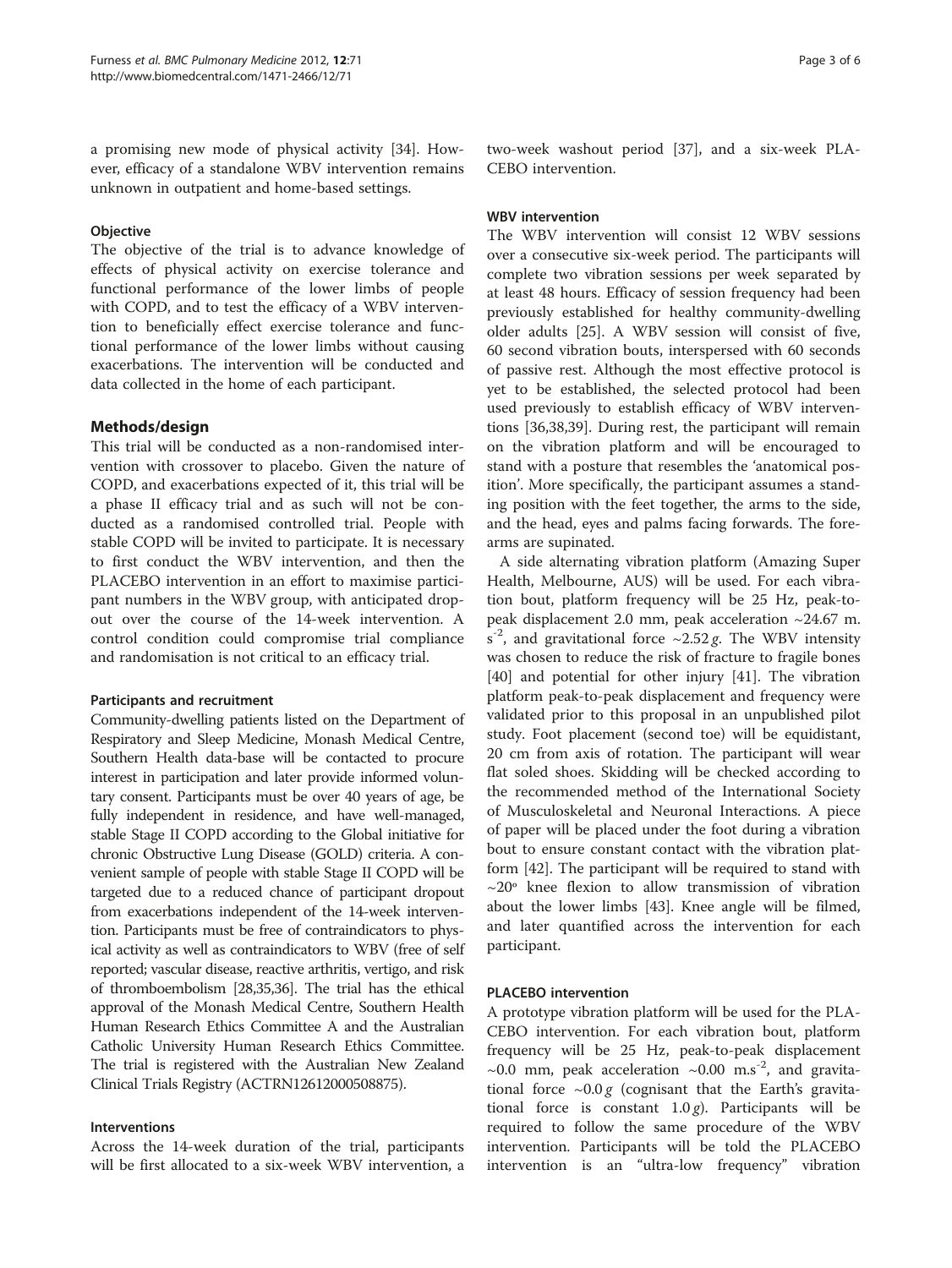intervention that is "very different" to the aforementioned WBV intervention.

#### Outcome measures

Reliability of outcome measures will be established over a test-retest-retest protocol. Exercise tolerance variables will be immediate responses to WBV; (1) perceived dyspnoea quantified with the Borg CR-10 visual analogue scale, (2) heart rate, and (3) saturation of haemoglobin. Functional performance variables will be simulated ADLs and kinematic markers of gait; (1) the 5-chair stands test, (2) the timed up and go test, (3) stride length, (4) stride time, and (5) stride velocity. Data will be collected at baseline and subsequent fortnight for 14 weeks. Data of all dependent variables will be collected to quantify at least one of three different data classifications: (1) immediate, (2) acute, and (3) longterm. Immediate perceived dyspnoea, heart rate, and saturation of haemoglobin will be collected during the final WBV or PLACEBO bout (after 30 seconds of the 60 second bout). Acute kinematic markers of gait will be collected within two minutes of a completed WBV or PLACEBO bout [[38,44\]](#page-4-0). Long-term simulated ADLs and kinematic markers of gait will be collected at least 48 hours after a WBV or PLACEBO bout [\[25](#page-4-0)[,45\]](#page-5-0).

To complete the 5-chair stands test the participant is asked to sit in a standard height (46 cm, including back rest) chair with arms folded across the chest. The participant is then asked to stand and sit five times [[35,](#page-4-0)[46\]](#page-5-0).

To complete the timed up and go test, the participant is asked to sit in a standard height (46 cm) arm (63 cm) chair. The participant is then asked to stand, walk three metres to a marker on the floor, turn, return, and sit on the chair [\[46,47\]](#page-5-0).

Kinematic markers of gait will be quantified with the  $GAITRite<sup>®</sup>$  electronic walkway (CIR Systems Inc, Peekskill, USA). Participants will be instructed to walk at a self-selected comfortable speed along a straight, flat, and even walkway area containing the mat. Body length is measured from the base of the foot (unshod) to the crown of the head while standing in the anatomical position. During data collection, participants will walk (shod) over the mat five times in a discontinuous process with an approach and departure distance equal to two body lengths. The procedure was reliable for step length, step time, and velocity among older woman (ICC range 0.860 to 0.940; mean age = 68 years) [[48](#page-5-0)].

#### Sample size

It is expected that WBV will not change dyspnoea from baseline. To allow sample size calculation therefore, data of functional performance variables were considered primary and used to estimate sample size. The selected dependent variables were sourced from a previous study

of WBV and healthy community-dwelling older adults [[25\]](#page-4-0). Sample size needed for a one tailed paired  $t$ -test with  $\alpha$  0.05 and  $n = 14$  with power = 0.90 was  $n = 16$  for the 5 chair stands test  $n < 10$  for the timed up and go test. To allow for an anticipated participant drop out of at least 20%, a total of 20 participants will be included in the study.

#### **Discussion**

Whole-body vibration is a mode of physical activity thought to affect the musculoskeletal, endocrine and cardiovascular systems of the human body. Researchers can choose to use several platform types, a range of vibration frequencies, peak-to-peak displacements and a multitude of stance postures to affect dependent variables. As such, both effective and ineffective results from WBV have been reported. However, negative effects of WBV are rarely reported when vibration platforms and protocols are matched to a specific population [\[49](#page-5-0)]. Considering the growing WBV literature base, it is an oversight that prescription guidelines for safe and effective WBV have not been established, despite increasing existence of vibration platforms in the health and fitness industry. However, since many variables of a WBV intervention can be manipulated, comparison among studies and subsequent guideline recommendations are difficult.

Although WBV has rarely been used as an exercise intervention for people with sub-optimal health, condition specific exercise is possible. Whole-body vibration had limited use as an exercise intervention for people with COPD. However, from the paucity of available literature base on sub-optimal health samples, WBV exacerbations are rarely described, but may lack full disclosure.

A WBV intervention should be safe and valid before implemented to a sample cohort, regardless of health status. Encouragingly, WBV did not negatively affect people with stable COPD [[34\]](#page-4-0), people with cystic fibrosis [[31\]](#page-4-0) or heart transplant recipients [[50](#page-5-0)]. Despite current knowledge of WBV, as a standalone home-based mode of physical activity, efficacy has not been established for improvement or maintenance of exercise tolerance and functional performance of the lower limbs of people with COPD. Furthermore, it is unknown if a long-term WBV intervention will elicit exacerbations of COPD, or be well tolerated and complied by people with COPD.

#### Competing interests

The authors declare that they have no competing interests.

#### Authors' contributions

All authors have made substantial contributions to conception and design and potential acquisition of data. All authors have been involved in drafting the manuscript or revising it critically for important intellectual content. All authors have given final approval of the version to be published.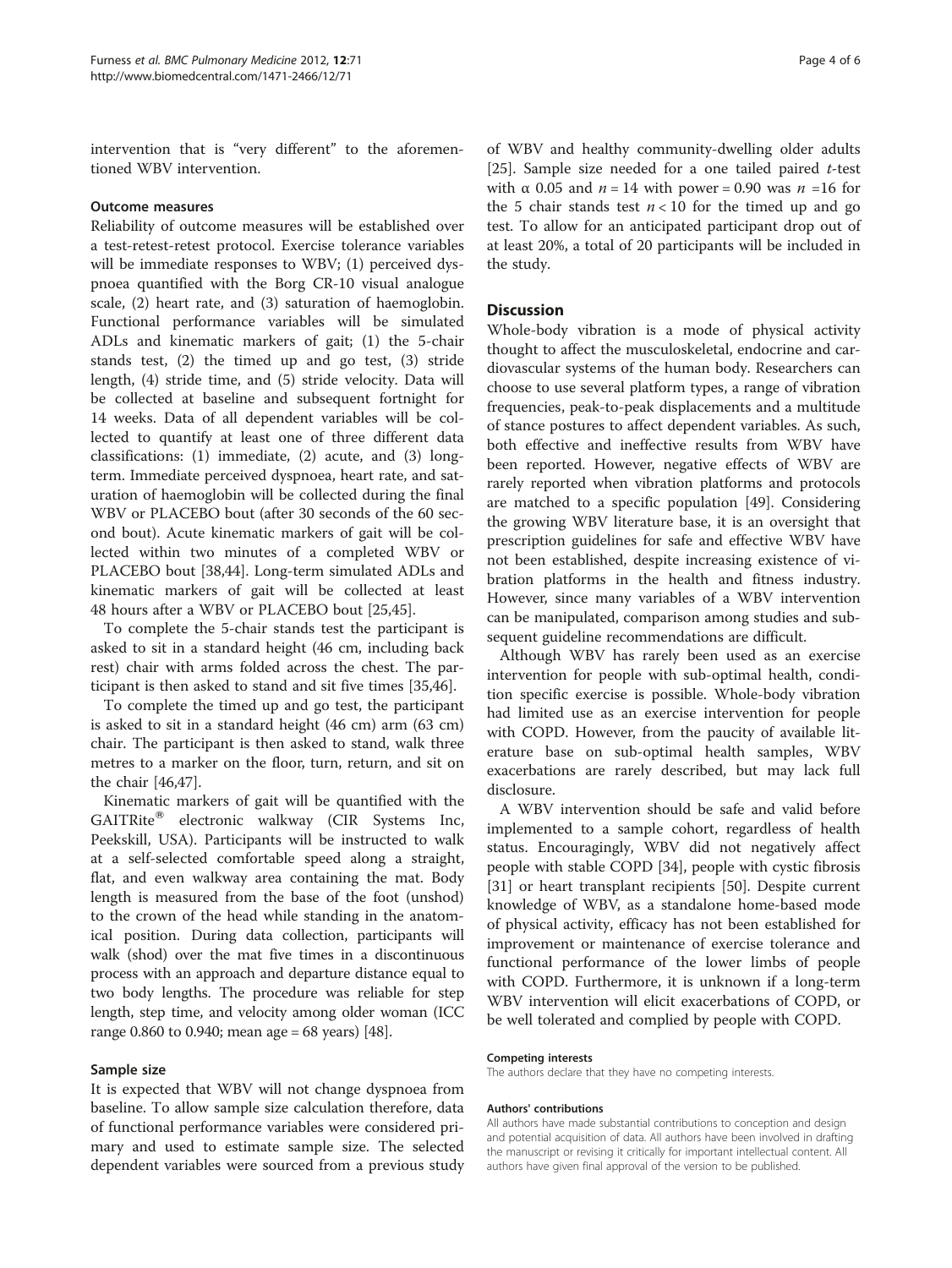#### <span id="page-4-0"></span>Acknowledgements

None to acknowledge.

#### Author details

<sup>1</sup>Department of Medicine, Monash University, Monash Medical Centre, Clayton, Australia. <sup>2</sup>School of Exercise Science, Australian Catholic University, Melbourne, Australia. <sup>3</sup>Monash Medical Centre, Southern Health, Clayton, Australia. <sup>4</sup>The Royal Children's Hospital, Melbourne, Australia.

#### Received: 1 March 2012 Accepted: 16 November 2012 Published: 26 November 2012

#### References

- 1. World Health Organisation: The global burden of disease: 2004 update. [http://www.who.int/mediacentre/factsheets/fs315/en/index.html.](http://www.who.int/mediacentre/factsheets/fs315/en/index.html)
- 2. World Health Organisation: WHO report on the global tobacco epidemic, 2008 – the MPOWER package. [http://www.who.int/tobacco/mpower/en/index.](http://www.who.int/tobacco/mpower/en/index.html) [html.](http://www.who.int/tobacco/mpower/en/index.html)
- 3. Australian Bureau of Statistics: Year book Australia. 2001. [http://www.abs.gov.](http://www.abs.gov.au/ausstats/abs@.nsf/Previousproducts/1301.0Feature%20Article202001?opendocument&tabname = Summary&prodno = 1301.0&issue = 2001&num = &view=) [au/ausstats/abs@.nsf/Previousproducts/1301.0Feature%20Article202001?](http://www.abs.gov.au/ausstats/abs@.nsf/Previousproducts/1301.0Feature%20Article202001?opendocument&tabname = Summary&prodno = 1301.0&issue = 2001&num = &view=) [opendocument&tabname = Summary&prodno = 1301.0&issue = 2001&num](http://www.abs.gov.au/ausstats/abs@.nsf/Previousproducts/1301.0Feature%20Article202001?opendocument&tabname = Summary&prodno = 1301.0&issue = 2001&num = &view=)  $=$   $&$ view $=$
- 4. World Health Organisation: Chronic obstructive pulmonary disease (COPD). [http://www.who.int/mediacentre/factsheets/fs315/en/index.html.](http://www.who.int/mediacentre/factsheets/fs315/en/index.html)
- 5. Australian Bureau of Statistics: Year book Australia, 2009–10. [http://www.abs.](http://www.abs.gov.au/AUSSTATS/abs@.nsf/Lookup/692C03405807CF0BCA25773700169C87?opendocument) [gov.au/AUSSTATS/abs@.nsf/Lookup/692C03405807CF0BCA25773700169C87?](http://www.abs.gov.au/AUSSTATS/abs@.nsf/Lookup/692C03405807CF0BCA25773700169C87?opendocument) [opendocument](http://www.abs.gov.au/AUSSTATS/abs@.nsf/Lookup/692C03405807CF0BCA25773700169C87?opendocument).
- 6. Global Initiative for Chronic Obstructive Lung Disease (GOLD): Global strategy for the diagnosis management, and prevention of chronic obstructive pulmonary disease 2007. [http://www.goldcopd.org/.](http://www.goldcopd.org/)
- 7. Poole D, Barstow T, McDonough P, Jones A: Control of oxygen uptake during exercise. Med Sci Sports Exerc 2008, 40(3):462-474.
- 8. O'Shea S, Taylor N, Paratz F: Peripheral muscle strength training in COPD a systematic review. Chest 2004, 126:903–914.
- 9. Hamilton A, Killian K, Summers E, Jones N: Muscle strength, symptom intensity, and exercise capacity in patients with cardiorespiratory disorders. Am J Respir Crit Care Med 1995, 152(6):2021–2031.
- 10. Gosselink R, Troosters T, Decramer M: Peripheral muscle weakness contributes to exercise limitation in COPD. Am J Respir Crit Care Med 1996, 153(3):976–980.
- 11. Global Initiative for Chronic Obstructive Lung Disease: Global strategy for the diagnosis management, and prevention of chronic obstructive pulmonary disease 2011. [http://www.goldcopd.org/.](http://www.goldcopd.org/)
- 12. Donner C, Muir J: Selection criteria and programmes for pulmonary rehabilitation in COPD patients. Eur Respir J 1997, 1997(10):744–757.
- 13. Dhein Y, Münks-Lederer C, Worth H: Evaluation of a structured education programme for patients with COPD under outpatient conditions - a pilot study. Pneumologie 2003, 57(10):591–597.
- 14. Fromer L, Barnes T, Garvey C, Ortiz G, Saver D, Yawn B: Innovations to achieve excellence in COPD diagnosis and treatment in primary care. Postgrad Med 2010, 122(5):150–164.
- 15. Cigna J, Turner-Cinga L: Rehabilitation for the home care patient with COPD. Home Healthc Nurse 2005, 23(9):578–584.
- 16. Bartoli L, Zanaboni P, Maselle C, Ursini N: Systematic review of telemedicine services for patients affected by chronic obstructive pulmonary disease (COPD). Telemed and e-health 2009, 15(9):877–883.
- 17. Vieira D, Maltais F, Bourbeau J: Home based pulmonary rehabilitation in chronic obstructive pulmonary disease patients. Curr Opin in Pulm Med 2010, 6(2):134–143.
- 18. Mahler D: Pulmonary rehabilitation. Chest 1998, 113:2635-268S.
- 19. Shaw B, Shaw I, Brown G: Comparison of resistance and concurrent resistance and endurance training regimes in the development of strength. J Strength Cond Res 2009, 23(9):2507–2514.
- 20. Sayers S, Gibson K: A comparison of high-speed power training and traditional slow-speed resistance training in older men and women. J of Strength & Cond Res 2010, 24(12):3369–3380.
- 21. Fahlman M, McNevin N, Boardley D, Morgan A, Topp R: Effects of resistance training on functional ability in elderly individuals. Am J Heal Promot 2011, 25(4):237–243.
- 22. Means K, Rodell D, O'Sullivan P: Balance, mobility, and falls among community-dwelling elderly persons: effects of a rehabilitation exercise program. Am J Phys Med Rehabil 2005, 84(4):238–250.
- 23. Troosters T, Casaburi R, Gosselink R, Decramer M: Pulmonary rehabilitation in chronic obstructive pulmonary disease. Am J Respir Crit Care Med 2005, 172:19–38.
- 24. Bosco C, Iacovelli M, Tsarpela O, Cardianle M, Bonifazi M, Tihanyi J, Viru M, De Lorenzo A, Viru A: Hormonal responses to whole-body vibration in men. Eur J Appl Physiol 2000, 81(6):449–454.
- 25. Furness T, Maschette W: Influence of whole body vibration platform frequency on neuromuscular performance of community-dwelling older adults. J Strength Cond Res 2009, 23(5):1508–1513.
- 26. Rittweger J, Schiessl H, Felsenberg D: Oxygen uptake during whole-body vibration exercise: comparison with squatting as a slow voluntary movement. Eur J Appl Physiol 2001, 86:169–173.
- 27. Rittweger J, Ehring J, Just K, Mutschelknauss M, Kirsch K, Felenberg D: Oxygen uptake in whole-body vibration exercise: influence of vibration frequency, amplitude, and external load. Int J of Sports Med 2002, 23 (6):428–432.
- 28. Roelants M, Delecluse C, Goris M, Verschueren S: Effects of 24 weeks of whole body vibration training on body composition and muscle strength in untrained females. Int J of Sports Med 2004, 25:1-5.
- 29. Torvinen S, Kannus P, Sievaänen H, Järvinen T, Pasanen M, Kontulainen S, et al: Effect of four-month vertical whole body vibration on performance and balance. Med & Sci in Sport & Exerc 2002, 34(9):1523-1528.
- Yue Z, Mester J: A model analysis of internal loads, energetics, and effects of wobbling mass during the whole-body vibration. J Biomech 2002, 35:639–647.
- 31. Rietschel E, van Koningsbruggen S, Fricke O, Semler O, Schoenau E: Whole body vibration: a new therapeutic approach to improve muscle function in cystic fibrosis? Int J of Rehabil Res 2008, 31:253–256.
- 32. Jackson K, Merriman H, Vanderburgh P, Brahler C: Acute effects of wholebody vibration on lower extremity muscle performance in persons with multiple sclerosis. J Neurol Phys Ther 2008, 32(4):171–176.
- 33. van Nes I, Latour H, Schils F, Meijer R, Kuijik A, Geurts A: Long-term effects of 6-week whole-body vibration on balance recovery and activities of daily living in the postacute phase of stroke. Stroke 2006, 37:2331-2335.
- Gloeckl R, Heinzelmann I, Baeuerle S, Damm E, Schwedhelm A, Diril M, et al: Effects of whole body vibration in patients with chronic obstructive pulmonary disease – a randomised controlled trial. Respir Med 2012, 106 (1):75–83.
- 35. Runge M, Rehfeld G, Resnicek E: Balance training and exercise in geriatric patients. J Musculoskelet Neuronal Interact 2000, 1:61–65.
- 36. Bruyere O, Wuidart M, Di Palma E, Gourlay M, Ethgen O, Richy F, Reginster J: Controlled whole body vibration to decrease fall risk and improve health-related quality of life of nursing home residents. Arch Phys Med Rehabil 2005, 86:303–307.
- 37. Erskine J, Smillie I, Leiper J, Ball D, Cardinale M: Neuromuscular and hormonal responses to a single session of whole body vibration exercise in healthy young men. Clin Physiol Funct Imaging 2007, 27(4):242-248.
- 38. Cardinale M, Lim J: Electromyography activity of vastus lateralis muscle during whole-body vibrations of different frequencies. J Strength Cond Res 2003, 17(3):621–624.
- Cronin J, Oliver M, McNair P: Muscle stiffness and injury effects of whole body vibration. Physical Therapy in Sport 2004, 5(2):68–74.
- 40. Kiiski J, Heinonen A, Järvinen T, Kannus P, Sievänen H: Transmission of vertical whole body vibration to the human body. J Bone Miner Res 2008, 23(8):1318–1325.
- 41. Crewther B, Cronin J, Keogh J: Gravitational forces and whole body vibration: implications for prescription of vibratory stimulation. Physical Therapy in Sport 2004, 5:37–43.
- 42. Rauch F, Sievanen H, Boonen S, Cardinale M, Degens H, Felsenberg D, et al: Recommendations of the international society of musculoskeletal and neuronal interactions. J Musculoskelet Neuronal Interact 2010, 10:193–198.
- 43. Harazin B, Grzesik J: The transmission of vertical whole-body vibration to the body segments of standing subjects. J Sound Vib 1998, 215:775–787.
- Humphries B, Warman G, Purton J, Doyle T, Dugan E: The influence of vibration on muscle activation and rate of force development during maximal isometric contractions. J Sports Sci Med 2004, 3:16-22.